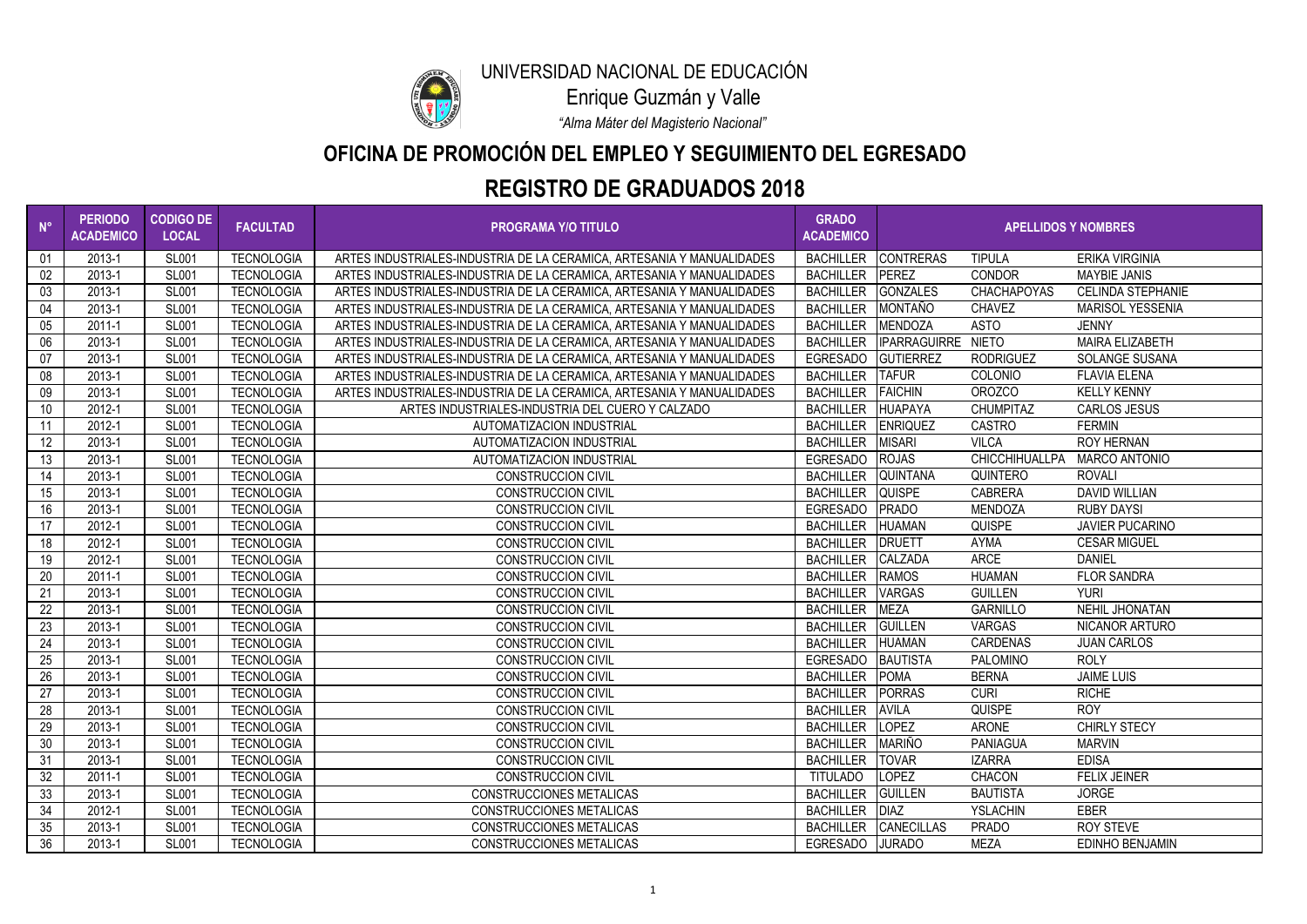

## **OFICINA DE PROMOCIÓN DEL EMPLEO Y SEGUIMIENTO DEL EGRESADO**

*"Alma Máter del Magisterio Nacional"*

Enrique Guzmán y Valle

| $N^{\circ}$ | <b>PERIODO</b><br><b>ACADEMICO</b> | <b>CODIGO DE</b><br><b>LOCAL</b> | <b>FACULTAD</b>   | <b>PROGRAMA Y/O TITULO</b>         | <b>GRADO</b><br><b>ACADEMICO</b> | <b>APELLIDOS Y NOMBRES</b> |                       |                           |
|-------------|------------------------------------|----------------------------------|-------------------|------------------------------------|----------------------------------|----------------------------|-----------------------|---------------------------|
| 37          | 2013-1                             | <b>SL001</b>                     | <b>TECNOLOGIA</b> | <b>CONSTRUCCIONES METALICAS</b>    | <b>EGRESADO</b>                  | <b>BARTOLO</b>             | <b>RAMOS</b>          | <b>CLEBER</b>             |
| 38          | 2013-1                             | <b>SL001</b>                     | <b>TECNOLOGIA</b> | <b>CONSTRUCCIONES METALICAS</b>    | <b>EGRESADO</b>                  | <b>YURA</b>                | <b>AGUILAR</b>        | <b>ANHELO RAUL</b>        |
| 39          | 2013-1                             | <b>SL001</b>                     | <b>TECNOLOGIA</b> | <b>CONSTRUCCIONES METALICAS</b>    | <b>BACHILLER</b>                 | <b>GABRIEL</b>             | <b>MARTEL</b>         | <b>CRISTHIAN VILI</b>     |
| 40          | 2013-1                             | <b>SL001</b>                     | <b>TECNOLOGIA</b> | DISEÑO INDUSTRIAL Y ARQUITECTONICO | <b>BACHILLER</b>                 | <b>ZARATE</b>              | <b>CHAHUAYO</b>       | <b>GERALDINE MARJHORI</b> |
| 41          | 2012-1                             | <b>SL001</b>                     | <b>TECNOLOGIA</b> | DISEÑO INDUSTRIAL Y ARQUITECTONICO | <b>BACHILLER</b>                 | <b>RUIZ</b>                | <b>ATANACIO</b>       | ANTUANET                  |
| 42          | 2013-1                             | <b>SL001</b>                     | <b>TECNOLOGIA</b> | DISEÑO INDUSTRIAL Y ARQUITECTONICO | <b>BACHILLER</b>                 | PERALTA                    | <b>MAURICIO</b>       | <b>MEDALY MIRIAM</b>      |
| 43          | 2013-1                             | <b>SL001</b>                     | <b>TECNOLOGIA</b> | DISEÑO INDUSTRIAL Y ARQUITECTONICO | <b>BACHILLER</b>                 | <b>REQUELME</b>            | <b>HINOSTROZA</b>     | <b>LILIANA</b>            |
| 44          | 2013-1                             | <b>SL001</b>                     | <b>TECNOLOGIA</b> | DISEÑO INDUSTRIAL Y ARQUITECTONICO | <b>BACHILLER</b>                 | MENDOZA                    | <b>RAFAEL</b>         | <b>WINNY SOL</b>          |
| 45          | 2013-1                             | <b>SL001</b>                     | <b>TECNOLOGIA</b> | DISEÑO INDUSTRIAL Y ARQUITECTONICO | <b>BACHILLER</b>                 | <b>PALOMINO</b>            | <b>POZO</b>           | <b>VLADIMIR</b>           |
| 46          | 2013-1                             | <b>SL001</b>                     | <b>TECNOLOGIA</b> | DISEÑO INDUSTRIAL Y ARQUITECTONICO | <b>BACHILLER</b>                 | <b>ESQUIRVA</b>            | <b>FUENTES RIVERA</b> | <b>JOHANA ESTEFANY</b>    |
| 47          | 2013-1                             | <b>SL001</b>                     | <b>TECNOLOGIA</b> | DISEÑO INDUSTRIAL Y ARQUITECTONICO | <b>BACHILLER</b>                 | <b>GASTELU</b>             | PECCALAICO            | <b>CLAUDIA</b>            |
| 48          | 2013-1                             | <b>SL001</b>                     | <b>TECNOLOGIA</b> | DISEÑO INDUSTRIAL Y ARQUITECTONICO | <b>BACHILLER</b>                 | <b>JUICA</b>               | <b>GARCIA</b>         | LIZ DANAE                 |
| 49          | 2013-1                             | <b>SL001</b>                     | <b>TECNOLOGIA</b> | DISEÑO INDUSTRIAL Y ARQUITECTONICO | <b>BACHILLER</b>                 | <b>GARCIA</b>              | <b>GUTIERREZ</b>      | <b>YULI YULIZA</b>        |
| 50          | 2013-1                             | <b>SL001</b>                     | <b>TECNOLOGIA</b> | DISEÑO INDUSTRIAL Y ARQUITECTONICO | <b>BACHILLER</b>                 | <b>LOPEZ</b>               | <b>LUQUE</b>          | <b>MARITZA SALOME</b>     |
| 51          | 2013-1                             | <b>SL001</b>                     | <b>TECNOLOGIA</b> | DISEÑO INDUSTRIAL Y ARQUITECTONICO | <b>BACHILLER</b>                 | <b>CCATAMAYO</b>           | <b>CAPCHA</b>         | <b>SMITH DARWIN</b>       |
| 52          | 2012-1                             | <b>SL001</b>                     | <b>TECNOLOGIA</b> | DISEÑO INDUSTRIAL Y ARQUITECTONICO | <b>BACHILLER</b>                 | <b>MEDINA</b>              | <b>ALVAREZ</b>        | ANGELA AYDEE              |
| 53          | 2013-1                             | <b>SL001</b>                     | <b>TECNOLOGIA</b> | DISEÑO INDUSTRIAL Y ARQUITECTONICO | <b>BACHILLER</b>                 | <b>SILVA</b>               | <b>TERRONES</b>       | <b>ROBERTO</b>            |
| 54          | 2005-1                             | <b>SL001</b>                     | <b>TECNOLOGIA</b> | DISEÑO INDUSTRIAL Y ARQUITECTONICO | <b>BACHILLER</b>                 | <b>BAQUERIZO</b>           | <b>RAYMONDI</b>       | <b>NADIA</b>              |
| 55          | 2008-1                             | <b>SL001</b>                     | <b>TECNOLOGIA</b> | DISEÑO INDUSTRIAL Y ARQUITECTONICO | <b>EGRESADO</b>                  | YUPANQUI                   | <b>CHERO</b>          | <b>RAYSA JIMENA</b>       |
| 56          | 2009-1                             | <b>SL001</b>                     | <b>TECNOLOGIA</b> | DISEÑO INDUSTRIAL Y ARQUITECTONICO | <b>BACHILLER</b>                 | VELASQUEZ                  | VELASQUEZ             | <b>MIREYA KATHERIN</b>    |
| 57          | 2010-1                             | <b>SL001</b>                     | <b>TECNOLOGIA</b> | DISEÑO INDUSTRIAL Y ARQUITECTONICO | <b>BACHILLER</b>                 | <b>GAVILAN</b>             | <b>QUISPE</b>         | <b>JOEL</b>               |
| 58          | 2011-1                             | <b>SL001</b>                     | <b>TECNOLOGIA</b> | DISEÑO INDUSTRIAL Y ARQUITECTONICO | <b>EGRESADO</b>                  | VILLANUEVA                 | <b>TIMOTEO</b>        | <b>ROGER JHON</b>         |
| 59          | 2012-1                             | <b>SL001</b>                     | <b>TECNOLOGIA</b> | DISEÑO INDUSTRIAL Y ARQUITECTONICO | <b>BACHILLER</b>                 | <b>YAURI</b>               | <b>LUCERO</b>         | PEDRO ANTONIO             |
| 60          | 2013-1                             | <b>SL001</b>                     | <b>TECNOLOGIA</b> | DISEÑO INDUSTRIAL Y ARQUITECTONICO | <b>TITULADO</b>                  | <b>AIQUIPA</b>             | <b>TAIPE</b>          | <b>MARGOT TANIA</b>       |
| 61          | 2010-1                             | <b>SL001</b>                     | <b>TECNOLOGIA</b> | <b>EBANISTERIA Y DECORACION</b>    | <b>TITULADO</b>                  | <b>RODRIGUEZ</b>           | <b>RONCAL</b>         | <b>EULER</b>              |
| 62          | 2013-1                             | <b>SL001</b>                     | <b>TECNOLOGIA</b> | <b>EBANISTERIA Y DECORACION</b>    | <b>EGRESADO</b>                  | <b>MENDOZA</b>             | <b>SEMINARIO</b>      | LUCERO ELIZABETH          |
| 63          | 2013-1                             | <b>SL001</b>                     | <b>TECNOLOGIA</b> | <b>EBANISTERIA Y DECORACION</b>    | BACHILLER <b>JUAREZ</b>          |                            | <b>LAPA</b>           | <b>CARLOS ADRIAN</b>      |
| 64          | 2013-1                             | <b>SL001</b>                     | <b>TECNOLOGIA</b> | <b>ELECTRICIDAD</b>                | BACHILLER   MEDINA               |                            | <b>FLORES</b>         | <b>JUAN CARLOS</b>        |
| 65          | 2013-1                             | <b>SL001</b>                     | TECNOLOGIA        | <b>ELECTRICIDAD</b>                | BACHILLER SUPO                   |                            | <b>MAMANI</b>         | <b>FROILAN BRUCE LEE</b>  |
| 66          | 2013-1                             | <b>SL001</b>                     | <b>TECNOLOGIA</b> | <b>ELECTRICIDAD</b>                | <b>BACHILLER</b>                 | <b>VICUÑA</b>              | VASQUEZ               | ALEXANDER JOEL            |
| 67          | 2013-1                             | <b>SL001</b>                     | <b>TECNOLOGIA</b> | <b>ELECTRICIDAD</b>                | <b>BACHILLER</b>                 | <b>QUIROZ</b>              | <b>AMBROSIO</b>       | <b>JIMMY JUAN</b>         |
| 68          | 2013-1                             | <b>SL001</b>                     | <b>TECNOLOGIA</b> | <b>ELECTRICIDAD</b>                | <b>BACHILLER</b>                 | <b>CERDAN</b>              | <b>AVILA</b>          | ALVARO LUCIO              |
| 69          | 2013-1                             | <b>SL001</b>                     | <b>TECNOLOGIA</b> | <b>ELECTRICIDAD</b>                | EGRESADO                         | <b>CANSAYA</b>             | <b>ARAGON</b>         | <b>KEVIN BRAYAN</b>       |
| 70          | 2013-1                             | <b>SL001</b>                     | <b>TECNOLOGIA</b> | <b>ELECTRICIDAD</b>                | BACHILLER   FLORES               |                            | <b>ESPIRITU</b>       | <b>BILLY BEN</b>          |
| 71          | 1999-1                             | <b>SL001</b>                     | <b>TECNOLOGIA</b> | <b>ELECTRICIDAD</b>                | BACHILLER ALFONZO                |                            | <b>BRICEÑO</b>        | <b>MARCO ANTONIO</b>      |
| 72          | 2012-1                             | <b>SL001</b>                     | TECNOLOGIA        | <b>ELECTRICIDAD</b>                | BACHILLER HUAYTA                 |                            | MEDINA                | YOEL HERBER               |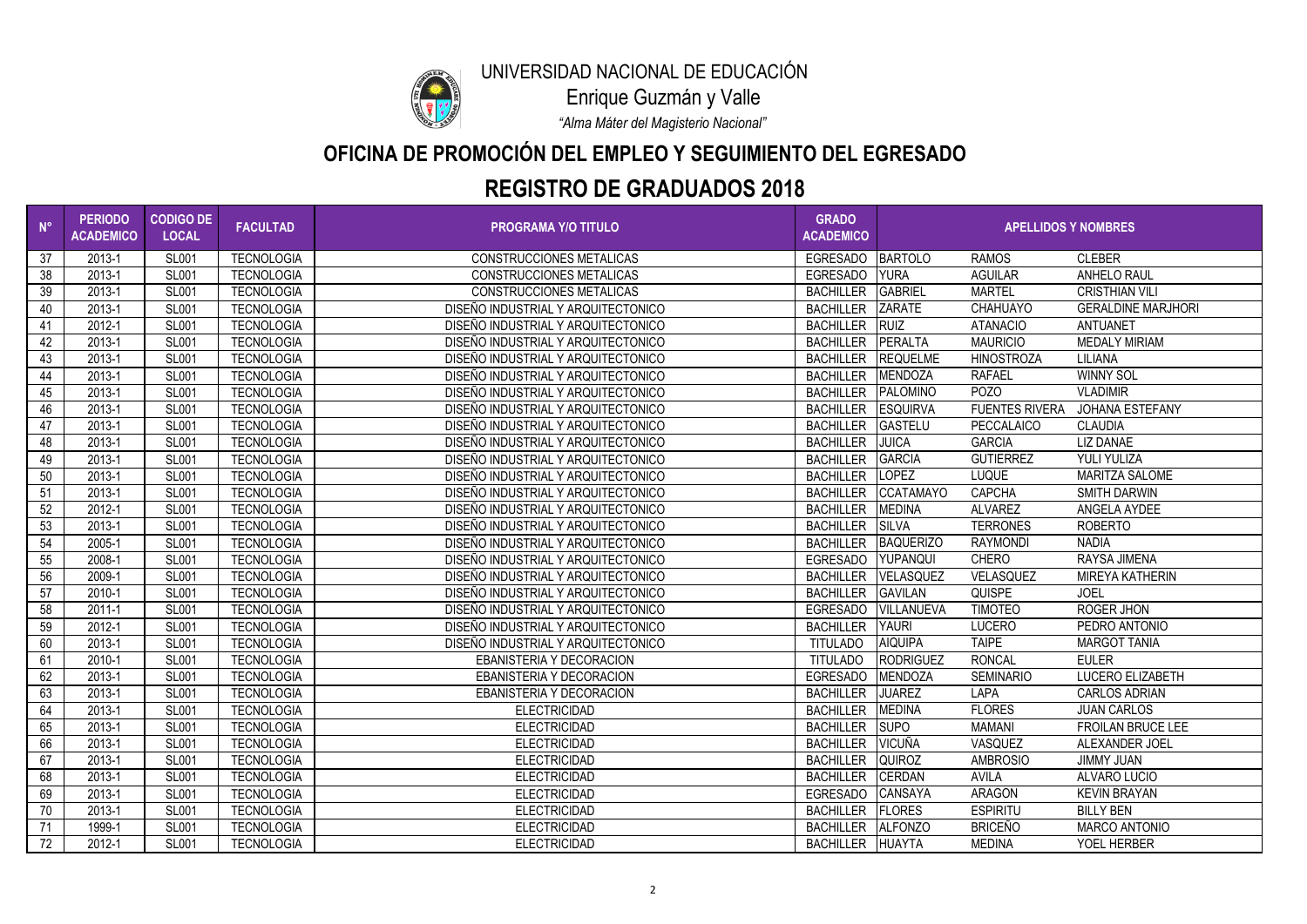

## **OFICINA DE PROMOCIÓN DEL EMPLEO Y SEGUIMIENTO DEL EGRESADO**

*"Alma Máter del Magisterio Nacional"*

Enrique Guzmán y Valle

| $\blacksquare$ N° | <b>PERIODO</b><br><b>ACADEMICO</b> | <b>CODIGO DE</b><br><b>LOCAL</b> | <b>FACULTAD</b>   | <b>PROGRAMA Y/O TITULO</b>    | <b>GRADO</b><br><b>ACADEMICO</b> | <b>APELLIDOS Y NOMBRES</b> |                   |                            |  |
|-------------------|------------------------------------|----------------------------------|-------------------|-------------------------------|----------------------------------|----------------------------|-------------------|----------------------------|--|
| 73                | 2012-1                             | <b>SL001</b>                     | <b>TECNOLOGIA</b> | <b>ELECTRICIDAD</b>           | <b>BACHILLER</b>                 | <b>AYUQUE</b>              | <b>SILVA</b>      | <b>JERSSON</b>             |  |
| 74                | 2012-1                             | <b>SL001</b>                     | <b>TECNOLOGIA</b> | <b>ELECTRICIDAD</b>           | <b>EGRESADO</b>                  | <b>VILCAPOMA</b>           | <b>VILCAPOMA</b>  | <b>JOSE LUIS</b>           |  |
| 75                | 2012-1                             | <b>SL001</b>                     | <b>TECNOLOGIA</b> | <b>ELECTRICIDAD</b>           | <b>BACHILLER</b>                 | PRETIL                     | <b>POCOMUCHA</b>  | <b>JHON</b>                |  |
| 76                | 2013-1                             | <b>SL001</b>                     | <b>TECNOLOGIA</b> | <b>ELECTRICIDAD</b>           | <b>BACHILLER</b>                 | GONZALES                   | <b>ALLCCA</b>     | <b>DAVID</b>               |  |
| 77                | 2001-1                             | <b>SL001</b>                     | <b>TECNOLOGIA</b> | <b>ELECTRÓNICA</b>            | BACHILLER SAMAME                 |                            | <b>DURAND</b>     | <b>ISMAEL ABRAHAM</b>      |  |
| 78                | 2013-1                             | <b>SL001</b>                     | <b>TECNOLOGIA</b> | ELECTRONICA E INFORMATICA     | <b>BACHILLER</b>                 | <b>LUNA</b>                | <b>CAJACURI</b>   | <b>CRISTHIAN NARCISO</b>   |  |
| 79                | 2013-1                             | <b>SL001</b>                     | <b>TECNOLOGIA</b> | ELECTRONICA E INFORMATICA     | <b>BACHILLER</b>                 | <b>TERAN</b>               | <b>GUZMAN</b>     | <b>CARLOS ENRIQUE</b>      |  |
| 80                | 2013-1                             | <b>SL001</b>                     | <b>TECNOLOGIA</b> | ELECTRONICA E INFORMATICA     | <b>BACHILLER</b>                 | <b>CASTRO</b>              | <b>MAURICIO</b>   | LEONARDO CRISTIAN          |  |
| 81                | 2013-1                             | <b>SL001</b>                     | <b>TECNOLOGIA</b> | ELECTRONICA E INFORMATICA     | <b>BACHILLER</b>                 | <b>TACO</b>                | <b>CCONISLLA</b>  | <b>JHOEL</b>               |  |
| 82                | 2013-1                             | <b>SL001</b>                     | <b>TECNOLOGIA</b> | ELECTRONICA E INFORMATICA     | <b>BACHILLER</b>                 | FERNANDEZ                  | VASQUEZ           | PETER HANS                 |  |
| 83                | $2011 - 1$                         | <b>SL001</b>                     | <b>TECNOLOGIA</b> | ELECTRONICA E INFORMATICA     | <b>BACHILLER</b>                 | HUANACHIN                  | <b>CABRERA</b>    | ANDRELY JHON               |  |
| 84                | 2012-1                             | <b>SL001</b>                     | <b>TECNOLOGIA</b> | ELECTRONICA E INFORMATICA     | <b>BACHILLER</b>                 | <b>LEIVA</b>               | PALIZA            | <b>WILDER PAUL</b>         |  |
| 85                | 2013-1                             | <b>SL001</b>                     | <b>TECNOLOGIA</b> | ELECTRONICA E INFORMATICA     | <b>BACHILLER</b>                 | <b>QUISPE</b>              | <b>PACCO</b>      | <b>CECILIA MARLENY</b>     |  |
| 86                | 2013-1                             | <b>SL001</b>                     | <b>TECNOLOGIA</b> | <b>FUERZA MOTRIZ</b>          | BACHILLER PANDURO                |                            | CONDOR            | <b>DANIEL</b>              |  |
| 87                | 2012-1                             | <b>SL001</b>                     | <b>TECNOLOGIA</b> | <b>FUERZA MOTRIZ</b>          | <b>EGRESADO</b>                  | <b>ESPINOZA</b>            | <b>OYOLA</b>      | ADONIS JEFFERSON CHRISTIAN |  |
| 88                | 2013-1                             | <b>SL001</b>                     | <b>TECNOLOGIA</b> | <b>FUERZA MOTRIZ</b>          | <b>BACHILLER</b>                 | CORONADO                   | <b>QUISPE</b>     | <b>PAWEL ISAI</b>          |  |
| 89                | 2013-1                             | <b>SL001</b>                     | <b>TECNOLOGIA</b> | <b>FUERZA MOTRIZ</b>          | <b>BACHILLER</b>                 | <b>GUTIERREZ</b>           | <b>QUISPE</b>     | <b>CRISTIAN RODOLFO</b>    |  |
| 90                | 2013-1                             | <b>SL001</b>                     | <b>TECNOLOGIA</b> | <b>FUERZA MOTRIZ</b>          | <b>BACHILLER</b>                 | <b>REMACHE</b>             | <b>GALVEZ</b>     | <b>MARCO ANTONIO</b>       |  |
| 91                | 2012-1                             | <b>SL001</b>                     | <b>TECNOLOGIA</b> | <b>FUERZA MOTRIZ</b>          | <b>BACHILLER</b>                 | <b>SIERRA</b>              | <b>CASTRO</b>     | <b>JHONIUR SHMIT</b>       |  |
| 92                | 2013-1                             | <b>SL001</b>                     | <b>TECNOLOGIA</b> | <b>FUERZA MOTRIZ</b>          | <b>TITULADO</b>                  | <b>SOSA</b>                | <b>NORABUENA</b>  | <b>FIDEL ANDRES</b>        |  |
| 93                | 2013-1                             | <b>SL001</b>                     | <b>TECNOLOGIA</b> | <b>FUERZA MOTRIZ</b>          | <b>BACHILLER</b>                 | LUIS                       | <b>LOPEZ</b>      | <b>RENZO RENATO</b>        |  |
| 94                | 2013-1                             | <b>SL001</b>                     | <b>TECNOLOGIA</b> | <b>FUERZA MOTRIZ</b>          | <b>BACHILLER</b>                 | MADUEÑO                    | <b>VILCATOMA</b>  | <b>JHONATAN</b>            |  |
| 95                | 2012-1                             | <b>SL001</b>                     | <b>TECNOLOGIA</b> | <b>FUERZA MOTRIZ</b>          | <b>TITULADO</b>                  | PALOMINO                   | <b>HUANANCHIN</b> | <b>CHRISTIAN DANIEL</b>    |  |
| 96                | 1981-1                             | <b>SL001</b>                     | <b>TECNOLOGIA</b> | <b>FUERZA MOTRIZ</b>          | <b>BACHILLER</b>                 | <b>BANCAYAN</b>            | <b>MARTINEZ</b>   | <b>JOSE MANUEL</b>         |  |
| 97                | 2004-1                             | <b>SL001</b>                     | <b>TECNOLOGIA</b> | <b>FUERZA MOTRIZ</b>          | <b>BACHILLER</b>                 | <b>PICHIULE</b>            | <b>CUTIPA</b>     | <b>FREDDY FELIX</b>        |  |
| 98                | 2005-1                             | <b>SL001</b>                     | <b>TECNOLOGIA</b> | <b>FUERZA MOTRIZ</b>          | <b>BACHILLER</b>                 | <b>UCEDO</b>               | <b>ANCHIRAICO</b> | <b>JUAN MIGUEL</b>         |  |
| 99                | 2007-1                             | <b>SL001</b>                     | <b>TECNOLOGIA</b> | <b>FUERZA MOTRIZ</b>          | BACHILLER   PERALTA              |                            | <b>AUCAYAURI</b>  | <b>WALTER JAIME</b>        |  |
| 100               | 2009-1                             | <b>SL001</b>                     | <b>TECNOLOGIA</b> | <b>FUERZA MOTRIZ</b>          | BACHILLER LUNASCO                |                            | <b>CABEZAS</b>    | <b>WILLIAM</b>             |  |
| 101               | 2010-1                             | <b>SL001</b>                     | <b>TECNOLOGIA</b> | <b>FUERZA MOTRIZ</b>          | BACHILLER   FUENTES              |                            | <b>FLORES</b>     | <b>FRANCIS DOLAN</b>       |  |
| 102               | 2012-1                             | <b>SL001</b>                     | <b>TECNOLOGIA</b> | <b>FUERZA MOTRIZ</b>          | EGRESADO                         | <b>SANCHEZ</b>             | <b>LAURA</b>      | <b>DANNY BRANDON</b>       |  |
| 103               | 2012-1                             | <b>SL001</b>                     | <b>TECNOLOGIA</b> | <b>FUERZA MOTRIZ</b>          |                                  | BACHILLER SALVATIERRA      | ZAMBRANO          | <b>COBOY</b>               |  |
| 104               | 2013-1                             | <b>SL001</b>                     | <b>TECNOLOGIA</b> | <b>FUERZA MOTRIZ</b>          | BACHILLER ATAUJE                 |                            | <b>MALDONADO</b>  | <b>PABLO</b>               |  |
| 105               | 2013-1                             | <b>SL001</b>                     | <b>TECNOLOGIA</b> | MECANICA DE PRODUCCION        | <b>BACHILLER</b>                 | ORBEGOZO                   | <b>ALVAREZ</b>    | <b>EDWARD ANTHONNY</b>     |  |
| 106               | 2013-1                             | <b>SL001</b>                     | <b>TECNOLOGIA</b> | MECANICA DE PRODUCCION        | BACHILLER SILVA                  |                            | <b>YOVERA</b>     | <b>RICARDO JUAN</b>        |  |
| 107               | 2011-1                             | <b>SL001</b>                     | <b>TECNOLOGIA</b> | <b>MECANICA DE PRODUCCION</b> | BACHILLER HUAMAN                 |                            | <b>HUAMAN</b>     | <b>LUIS MARCELO</b>        |  |
| 108               | 2011-1                             | <b>SL001</b>                     | <b>TECNOLOGIA</b> | MECANICA DE PRODUCCION        | BACHILLER REMACHE                |                            | GALVEZ            | <b>RONY</b>                |  |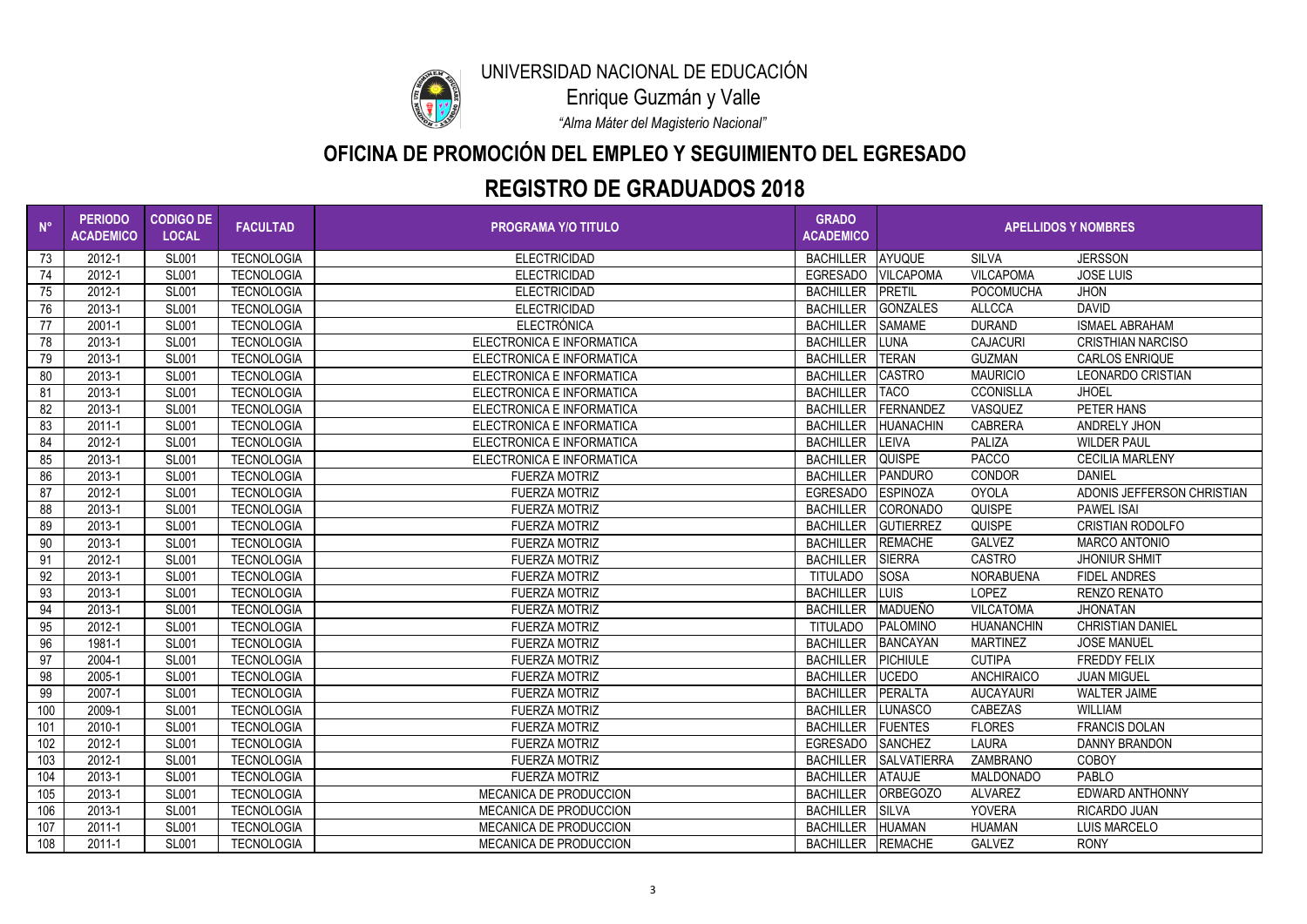

## **OFICINA DE PROMOCIÓN DEL EMPLEO Y SEGUIMIENTO DEL EGRESADO**

*"Alma Máter del Magisterio Nacional"*

Enrique Guzmán y Valle

| $N^{\circ}$ | <b>PERIODO</b><br><b>ACADEMICO</b> | <b>CODIGO DE</b><br><b>LOCAL</b> | <b>FACULTAD</b>   | <b>PROGRAMA Y/O TITULO</b>    | <b>GRADO</b><br><b>ACADEMICO</b> | <b>APELLIDOS Y NOMBRES</b> |                   |                          |
|-------------|------------------------------------|----------------------------------|-------------------|-------------------------------|----------------------------------|----------------------------|-------------------|--------------------------|
| 109         | 2010-1                             | <b>SL001</b>                     | <b>TECNOLOGIA</b> | <b>MECANICA DE PRODUCCION</b> | <b>BACHILLER</b>                 | <b>DAVILA</b>              | <b>BALTAZAR</b>   | JOHNNY JHONATAN          |
| 110         | 2013-1                             | <b>SL001</b>                     | <b>TECNOLOGIA</b> | <b>MECANICA DE PRODUCCION</b> | <b>EGRESADO</b>                  | <b>PORRAS</b>              | <b>BAUTISTA</b>   | <b>KEVIN JOEL</b>        |
| 111         | 2013-1                             | <b>SL001</b>                     | <b>TECNOLOGIA</b> | <b>MECANICA DE PRODUCCION</b> | <b>BACHILLER</b>                 | <b>MATENCIO</b>            | <b>ROJAS</b>      | <b>GERARDO RONALDT</b>   |
| 112         | 2013-1                             | <b>SL001</b>                     | <b>TECNOLOGIA</b> | <b>MECANICA DE PRODUCCION</b> | <b>BACHILLER</b>                 | <b>SALAS</b>               | <b>RAMIREZ</b>    | <b>HERMOGENES</b>        |
| 113         | 2012-1                             | <b>SL001</b>                     | <b>TECNOLOGIA</b> | <b>MECANICA DE PRODUCCION</b> | <b>BACHILLER</b>                 | <b>LLANTOY</b>             | <b>QUISPE</b>     | <b>ROY</b>               |
| 114         | 2003-1                             | <b>SL001</b>                     | <b>TECNOLOGIA</b> | <b>MECANICA DE PRODUCCION</b> | <b>EGRESADO</b>                  | <b>MOTTA</b>               | <b>RAMIREZ</b>    | <b>CHARLIE ULISES</b>    |
| 115         | 2009-1                             | <b>SL001</b>                     | <b>TECNOLOGIA</b> | <b>MECANICA DE PRODUCCION</b> | <b>BACHILLER</b>                 | <b>CUCIRAMOS</b>           | <b>ZEGARRA</b>    | <b>MARLON JUAN</b>       |
| 116         | 2009-1                             | <b>SL001</b>                     | <b>TECNOLOGIA</b> | METALURGIA-JOYERIA            | <b>BACHILLER</b>                 | BEJARANO                   | <b>ABAD</b>       | <b>ISABEL EUSEBIA</b>    |
| 117         | 2013-1                             | <b>SL001</b>                     | <b>TECNOLOGIA</b> | METALURGIA-JOYERIA            | <b>BACHILLER</b>                 | <b>ATAPOMA</b>             | <b>VENTOCILLA</b> | <b>INES FELICIA</b>      |
| 118         | 2013-1                             | <b>SL001</b>                     | <b>TECNOLOGIA</b> | METALURGIA-JOYERIA            | EGRESADO                         | <b>CARBAJAL</b>            | <b>BARZOLA</b>    | <b>JANINA CRISIA</b>     |
| 119         | 2013-1                             | <b>SL001</b>                     | <b>TECNOLOGIA</b> | METALURGIA-JOYERIA            | <b>BACHILLER</b>                 | <b>ZANABRIA</b>            | <b>MONGE</b>      | <b>PETER</b>             |
| 120         | 2012-1                             | <b>SL001</b>                     | <b>TECNOLOGIA</b> | <b>TECNOLOGIA DEL VESTIDO</b> | <b>BACHILLER</b>                 | <b>JIMENEZ</b>             | <b>ESPIRITU</b>   | <b>SADITH MILCA</b>      |
| 121         | 2012-1                             | <b>SL001</b>                     | <b>TECNOLOGIA</b> | <b>TECNOLOGIA DEL VESTIDO</b> | <b>BACHILLER</b>                 | <b>ESPINO</b>              | <b>BORDA</b>      | <b>DAYZ</b>              |
| 122         | 2012-1                             | <b>SL001</b>                     | <b>TECNOLOGIA</b> | <b>TECNOLOGIA DEL VESTIDO</b> | <b>BACHILLER</b>                 | <b>HERVACIO</b>            | <b>VARILLAS</b>   | <b>MONICA JANNINA</b>    |
| 123         | 2012-1                             | <b>SL001</b>                     | <b>TECNOLOGIA</b> | <b>TECNOLOGIA DEL VESTIDO</b> | <b>BACHILLER</b>                 | <b>PADILLA</b>             | VALDEZ            | <b>ELIZABETH YESENIA</b> |
| 124         | 2013-1                             | <b>SL001</b>                     | <b>TECNOLOGIA</b> | <b>TECNOLOGIA DEL VESTIDO</b> | EGRESADO                         | <b>QUISPE</b>              | <b>SACHA</b>      | PATRICIA ALEXANDRA       |
| 125         | 2013-1                             | <b>SL001</b>                     | <b>TECNOLOGIA</b> | <b>TECNOLOGIA DEL VESTIDO</b> | <b>BACHILLER</b>                 | <b>RAMOS</b>               | ÑAHUI             | <b>MARY LUZ</b>          |
| 126         | 2013-1                             | <b>SL001</b>                     | <b>TECNOLOGIA</b> | <b>TECNOLOGIA DEL VESTIDO</b> | <b>BACHILLER</b>                 | <b>TOMAYLLA</b>            | <b>GOMEZ</b>      | <b>NOEMI</b>             |
| 127         | 2013-1                             | <b>SL001</b>                     | <b>TECNOLOGIA</b> | <b>TECNOLOGIA DEL VESTIDO</b> | <b>BACHILLER</b>                 | <b>YALLI</b>               | <b>HUAMAN</b>     | <b>EDITH</b>             |
| 128         | 2013-1                             | <b>SL001</b>                     | <b>TECNOLOGIA</b> | <b>TECNOLOGIA DEL VESTIDO</b> | <b>BACHILLER</b>                 | <b>ACHATA</b>              | <b>RIVERA</b>     | <b>LADY PHOLA</b>        |
| 129         | 2013-1                             | <b>SL001</b>                     | <b>TECNOLOGIA</b> | <b>TECNOLOGIA DEL VESTIDO</b> | <b>BACHILLER</b>                 | <b>ARAUJO</b>              | <b>CHAVEZ</b>     | <b>MIRIAM ESTHER</b>     |
| 130         | 2013-1                             | <b>SL001</b>                     | <b>TECNOLOGIA</b> | <b>TECNOLOGIA DEL VESTIDO</b> | <b>BACHILLER</b>                 | <b>RAMON</b>               | <b>ASTO</b>       | <b>GLORIA MARITSA</b>    |
| 131         | 2013-1                             | <b>SL001</b>                     | <b>TECNOLOGIA</b> | <b>TECNOLOGIA DEL VESTIDO</b> | <b>BACHILLER</b>                 | <b>SOTO</b>                | <b>AYALA</b>      | <b>ANA PAULA</b>         |
| 132         | 2013-1                             | <b>SL001</b>                     | <b>TECNOLOGIA</b> | <b>TECNOLOGIA DEL VESTIDO</b> | <b>BACHILLER</b>                 | <b>TINEO</b>               | <b>BENITO</b>     | <b>ALEXANDRA</b>         |
| 133         | 2013-1                             | <b>SL001</b>                     | <b>TECNOLOGIA</b> | <b>TECNOLOGIA DEL VESTIDO</b> | <b>BACHILLER</b>                 | <b>AYALA</b>               | <b>HUAMANI</b>    | <b>KARIM JULISSA</b>     |
| 134         | 2013-1                             | <b>SL001</b>                     | <b>TECNOLOGIA</b> | <b>TECNOLOGIA DEL VESTIDO</b> | <b>BACHILLER</b>                 | <b>MONTES</b>              | <b>CRISOSTOMO</b> | ELIZABETH FRANSHESCA     |
| 135         | 2013-1                             | <b>SL001</b>                     | <b>TECNOLOGIA</b> | <b>TECNOLOGIA DEL VESTIDO</b> | BACHILLER GONZALES               |                            | <b>ORE</b>        | <b>CRISTABEL YULIA</b>   |
| 136         | 2013-1                             | <b>SL001</b>                     | <b>TECNOLOGIA</b> | <b>TECNOLOGIA DEL VESTIDO</b> | BACHILLER GARRO                  |                            | <b>PALOMINO</b>   | <b>ELIZABETH GLADYS</b>  |
| 137         | 2013-1                             | <b>SL001</b>                     | <b>TECNOLOGIA</b> | <b>TECNOLOGIA DEL VESTIDO</b> | BACHILLER GAVILAN                |                            | <b>MARTEL</b>     | <b>JENNIFER JESENIA</b>  |
| 138         | 2013-1                             | <b>SL001</b>                     | <b>TECNOLOGIA</b> | <b>TECNOLOGIA DEL VESTIDO</b> | <b>BACHILLER</b>                 | HUAMANYALL                 | <b>JORGE</b>      | <b>WALTER</b>            |
| 139         | 2013-1                             | <b>SL001</b>                     | <b>TECNOLOGIA</b> | <b>TECNOLOGIA DEL VESTIDO</b> | <b>BACHILLER</b>                 | ADRIANZEN                  | <b>VIDAURRE</b>   | <b>KATTY ELIZABEL</b>    |
| 140         | 2013-1                             | <b>SL001</b>                     | <b>TECNOLOGIA</b> | <b>TECNOLOGIA DEL VESTIDO</b> | <b>BACHILLER</b>                 | PEREZ                      | <b>VEGA</b>       | <b>SUSAN MELISSA</b>     |
| 141         | 2013-1                             | <b>SL001</b>                     | <b>TECNOLOGIA</b> | <b>TECNOLOGIA DEL VESTIDO</b> | <b>BACHILLER</b>                 | <b>HUAMAN</b>              | <b>FERNANDEZ</b>  | <b>VILMA NOEMI</b>       |
| 142         | 2013-1                             | <b>SL001</b>                     | <b>TECNOLOGIA</b> | <b>TECNOLOGIA DEL VESTIDO</b> | BACHILLER AZAÑERO                |                            | HUAMAN            | <b>TABITA ELIZABETH</b>  |
| 143         | 2013-1                             | <b>SL001</b>                     | <b>TECNOLOGIA</b> | <b>TECNOLOGIA DEL VESTIDO</b> | BACHILLER CAMACHO                |                            | <b>JUSCAMAYTA</b> | YASMIN YAJAIRA           |
| 144         | 2013-1                             | <b>SL001</b>                     | <b>TECNOLOGIA</b> | <b>TECNOLOGIA DEL VESTIDO</b> |                                  | BACHILLER CANCHANYA        | CARHUALLANQUI     | <b>JHOMIRA XIOMI</b>     |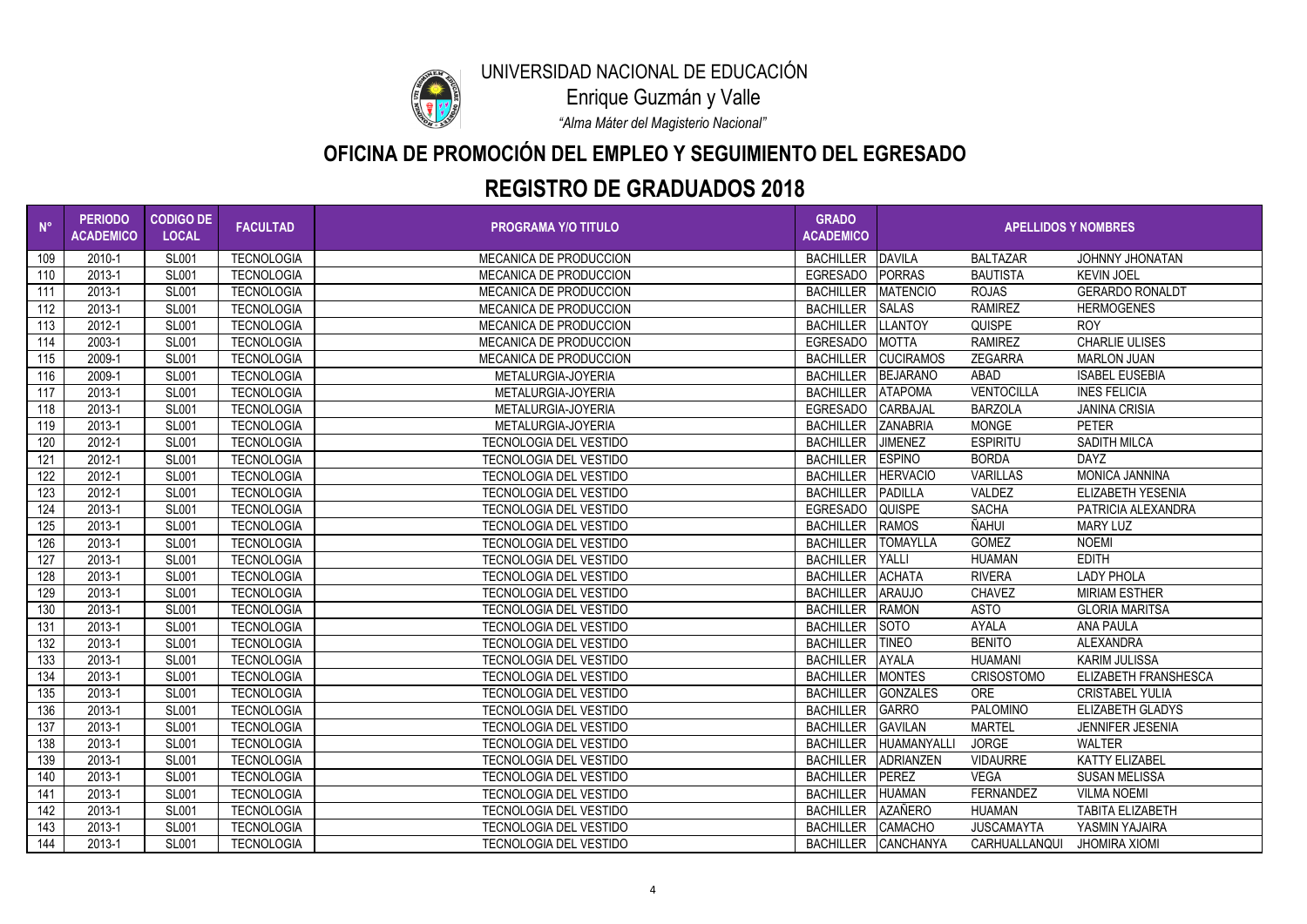

## **OFICINA DE PROMOCIÓN DEL EMPLEO Y SEGUIMIENTO DEL EGRESADO**

*"Alma Máter del Magisterio Nacional"*

Enrique Guzmán y Valle

| $N^{\circ}$ | <b>PERIODO</b><br><b>ACADEMICO</b> | <b>CODIGO DE</b><br><b>LOCAL</b> | <b>FACULTAD</b>   | <b>PROGRAMA Y/O TITULO</b>       | <b>GRADO</b><br><b>ACADEMICO</b> | <b>APELLIDOS Y NOMBRES</b> |                   |                         |
|-------------|------------------------------------|----------------------------------|-------------------|----------------------------------|----------------------------------|----------------------------|-------------------|-------------------------|
| 145         | 2013-1                             | <b>SL001</b>                     | <b>TECNOLOGIA</b> | <b>TECNOLOGIA DEL VESTIDO</b>    | <b>BACHILLER</b>                 | PARDO                      | <b>SILVERA</b>    | <b>MARINA</b>           |
| 146         | 2013-1                             | <b>SL001</b>                     | <b>TECNOLOGIA</b> | <b>TECNOLOGIA DEL VESTIDO</b>    | <b>BACHILLER</b>                 | PEREZ                      | SANDOVAL          | <b>MILAGROS KENEDY</b>  |
| 147         | 2013-1                             | <b>SL001</b>                     | <b>TECNOLOGIA</b> | <b>TECNOLOGIA DEL VESTIDO</b>    | BACHILLER SOTO                   |                            | <b>PAULINO</b>    | <b>MABEL GLORIA</b>     |
| 148         | 2013-1                             | <b>SL001</b>                     | <b>TECNOLOGIA</b> | <b>TECNOLOGIA DEL VESTIDO</b>    | BACHILLER CASANI                 |                            | <b>MAYON</b>      | <b>MARLENY</b>          |
| 149         | 2013-1                             | <b>SL001</b>                     | <b>TECNOLOGIA</b> | <b>TECNOLOGIA DEL VESTIDO</b>    | BACHILLER CHONTAY                |                            | <b>NUÑEZ</b>      | <b>EDHIT KATHERIN</b>   |
| 150         | 2013-1                             | <b>SL001</b>                     | <b>TECNOLOGIA</b> | <b>TECNOLOGIA DEL VESTIDO</b>    | <b>BACHILLER</b>                 | <b>SOTO</b>                | CABELLO           | <b>EVELIN ESTHER</b>    |
| 151         | 2013-1                             | <b>SL001</b>                     | <b>TECNOLOGIA</b> | <b>TECNOLOGIA DEL VESTIDO</b>    | <b>BACHILLER</b>                 | <b>MAMANI</b>              | CHOQUECAHUA       | <b>DIOCELIN FAIZELA</b> |
| 152         | 2013-1                             | <b>SL001</b>                     | <b>TECNOLOGIA</b> | TECNOLOGIA DEL VESTIDO           | BACHILLER   MAYHUIRE             |                            | <b>OSORIO</b>     | <b>YESSICA</b>          |
| 153         | 2013-1                             | <b>SL001</b>                     | <b>TECNOLOGIA</b> | <b>TECNOLOGIA DEL VESTIDO</b>    | <b>BACHILLER</b>                 | <b>MEDINA</b>              | <b>DELGADO</b>    | <b>MALVI LISVEB</b>     |
| 154         | 2013-1                             | <b>SL001</b>                     | <b>TECNOLOGIA</b> | <b>TECNOLOGIA DEL VESTIDO</b>    | <b>BACHILLER</b>                 | <b>VASQUEZ</b>             | <b>ACUÑA</b>      | <b>INGRID THALIA</b>    |
| 155         | 2012-1                             | <b>SL001</b>                     | <b>TECNOLOGIA</b> | <b>TECNOLOGIA DEL VESTIDO</b>    | <b>BACHILLER</b>                 | <b>PEREZ</b>               | <b>QUISPE</b>     | <b>ANGIE GLORIA</b>     |
| 156         | 2000-1                             | <b>SL001</b>                     | <b>TECNOLOGIA</b> | <b>TECNOLOGIA DEL VESTIDO</b>    | <b>BACHILLER</b>                 | RAMIREZ                    | <b>OSORIO</b>     | <b>ELSA</b>             |
| 157         | 2006-1                             | <b>SL001</b>                     | <b>TECNOLOGIA</b> | <b>TECNOLOGIA DEL VESTIDO</b>    | <b>BACHILLER</b>                 | PADILLA                    | <b>CHIROQUE</b>   | <b>ELIZABETH GLADYS</b> |
| 158         | 2009-1                             | <b>SL001</b>                     | <b>TECNOLOGIA</b> | <b>TECNOLOGIA DEL VESTIDO</b>    | EGRESADO NUÑEZ                   |                            | <b>CRUZATT</b>    | <b>VANEZA</b>           |
| 159         | 2011-1                             | <b>SL001</b>                     | <b>TECNOLOGIA</b> | <b>TECNOLOGIA DEL VESTIDO</b>    | <b>BACHILLER</b>                 | <b>GALVAN</b>              | <b>VILCA</b>      | <b>CLAUDIA KAREN</b>    |
| 160         | 2011-1                             | <b>SL001</b>                     | <b>TECNOLOGIA</b> | <b>TECNOLOGIA DEL VESTIDO</b>    | <b>BACHILLER</b>                 | <b>LEYVA</b>               | <b>TEJADA</b>     | <b>FIORELLA ARIANA</b>  |
| 161         | 2011-1                             | <b>SL001</b>                     | <b>TECNOLOGIA</b> | <b>TECNOLOGIA TEXTIL</b>         | <b>BACHILLER</b>                 | <b>ROBLES</b>              | <b>HERRERA</b>    | <b>DENIA RAFAELA</b>    |
| 162         | 2013-1                             | <b>SL001</b>                     | <b>TECNOLOGIA</b> | <b>TECNOLOGIA TEXTIL</b>         | <b>BACHILLER</b>                 | <b>HERNANDEZ</b>           | <b>GUEVARA</b>    | <b>LUSMILA</b>          |
| 163         | 2013-1                             | <b>SL001</b>                     | <b>TECNOLOGIA</b> | <b>TECNOLOGIA TEXTIL</b>         | <b>BACHILLER</b>                 | <b>TALANCHA</b>            | <b>DEL CARPIO</b> | <b>CLARA ALICIA</b>     |
| 164         | 2013-1                             | <b>SL001</b>                     | <b>TECNOLOGIA</b> | <b>TECNOLOGIA TEXTIL</b>         | EGRESADO TAIPE                   |                            | <b>SICHA</b>      | <b>MARIA CARMEN</b>     |
| 165         | 2013-1                             | <b>SL001</b>                     | <b>TECNOLOGIA</b> | <b>TECNOLOGIA TEXTIL</b>         |                                  | BACHILLER   RODRIGUEZ      | <b>ARIZACA</b>    | <b>ROS MERY</b>         |
| 166         | 2013-1                             | <b>SL001</b>                     | <b>TECNOLOGIA</b> | <b>TECNOLOGIA TEXTIL</b>         | EGRESADO                         | CAJAVILCA                  | <b>TEVES</b>      | <b>GRECIA DIANE</b>     |
| 167         | 2013-1                             | <b>SL001</b>                     | <b>TECNOLOGIA</b> | <b>TECNOLOGIA TEXTIL</b>         | EGRESADO ANGULO                  |                            | <b>TORIBIO</b>    | <b>JASMIN JACKELYN</b>  |
| 168         | 2013-1                             | <b>SL001</b>                     | <b>TECNOLOGIA</b> | <b>TECNOLOGIA TEXTIL</b>         | <b>BACHILLER</b>                 | <b>NOLAZCO</b>             | <b>PADUA</b>      | <b>KARINA</b>           |
| 169         | 2013-1                             | <b>SL001</b>                     | <b>TECNOLOGIA</b> | <b>TECNOLOGIA TEXTIL</b>         | BACHILLER GOMEZ                  |                            | <b>ANTONIO</b>    | <b>ABEL</b>             |
| 170         | 2013-1                             | <b>SL001</b>                     | <b>TECNOLOGIA</b> | <b>TECNOLOGIA TEXTIL</b>         | BACHILLER LIZARBE                |                            | <b>PEREZ</b>      | <b>LEILA JULEYSI</b>    |
| 171         | 2013-1                             | <b>SL001</b>                     | TECNOLOGIA        | <b>TECNOLOGIA TEXTIL</b>         | BACHILLER FLORES                 |                            | <b>MEJIA</b>      | <b>CARMEN ROSEMARY</b>  |
| 172         | 2013-1                             | <b>SL001</b>                     | <b>TECNOLOGIA</b> | <b>TECNOLOGIA TEXTIL</b>         | EGRESADO CHAVEZ                  |                            | <b>MEJIA</b>      | <b>LUZ MARLENI</b>      |
| 173         | 2013-1                             | <b>SL001</b>                     | <b>TECNOLOGIA</b> | <b>TECNOLOGIA TEXTIL</b>         | BACHILLER ZAVALA                 |                            | <b>CHUMPITAZ</b>  | <b>YILDA SARELL</b>     |
| 174         | 2013-1                             | <b>SL001</b>                     | <b>TECNOLOGIA</b> | <b>TECNOLOGIA TEXTIL</b>         | <b>BACHILLER</b>                 | <b>FLORES</b>              | SALON             | <b>ALICIA IRENE</b>     |
| 175         | 2013-1                             | <b>SL001</b>                     | <b>TECNOLOGIA</b> | TELECOMUNICACIONES E INFORMATICA | <b>TITULADO</b>                  | <b>QUISPE</b>              | <b>GUIA</b>       | PETER CRISTHIAN ADRIAN  |
| 176         | 2011-1                             | <b>SL001</b>                     | <b>TECNOLOGIA</b> | TELECOMUNICACIONES E INFORMATICA | BACHILLER SOTO                   |                            | <b>TANTAVILCA</b> | <b>MAYRA ROCIO</b>      |
| 177         | 2007-1                             | <b>SL001</b>                     | <b>TECNOLOGIA</b> | TELECOMUNICACIONES E INFORMATICA | BACHILLER LIVIA                  |                            | <b>HUALLPA</b>    | ROCIO HILDA             |
| 178         | 2013-1                             | <b>SL001</b>                     | <b>TECNOLOGIA</b> | TELECOMUNICACIONES E INFORMATICA | BACHILLER LEYVA                  |                            | <b>VEGA</b>       | <b>ALONSO ENRIQUE</b>   |
| 179         | 2013-1                             | <b>SL001</b>                     | <b>TECNOLOGIA</b> | TELECOMUNICACIONES E INFORMATICA | BACHILLER CHAMILCO               |                            | <b>ONTIVEROS</b>  | YESSENIA SABINA         |
| 180         | 2013-1                             | <b>SL001</b>                     | <b>TECNOLOGIA</b> | TELECOMUNICACIONES E INFORMATICA | BACHILLER BENITO                 |                            | <b>CONDORI</b>    | <b>GERSON TEODOR</b>    |